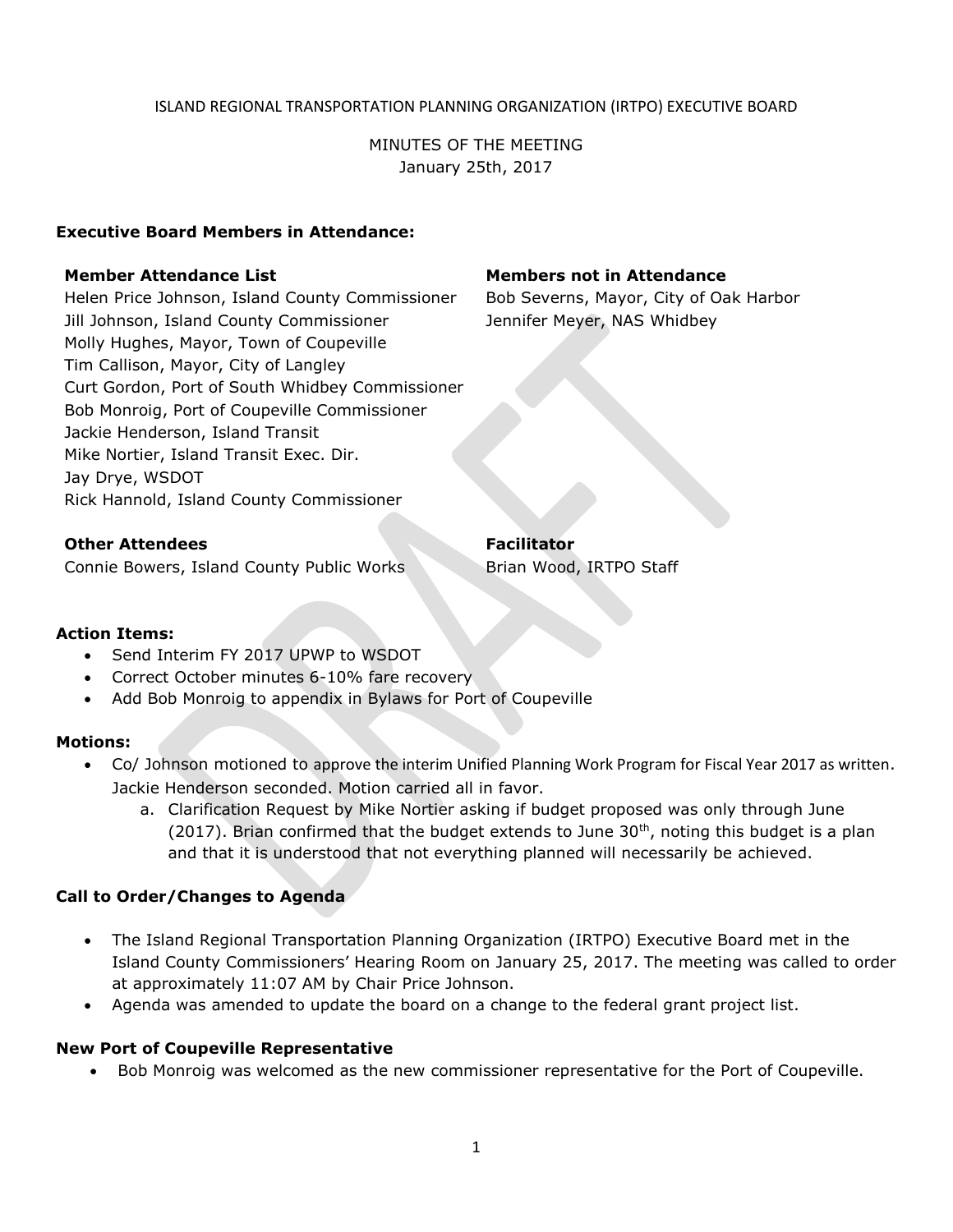# **Unified Planning Work Program (UPWP) Presentation**

The Interim FY 2017 UPWP was described and its development was reviewed:

- This work plan carries the IRTPO through June 30.
- Development of FY 2018 will begin right away with a draft due March 2017.
- The present plan was developed with help from WSDOT's Northwest Region and Tribal and Regional Coordination Office.
- The Executive Board gives initial approval to the UPWP, but WSDOT gives final authorization.
- RTPO Requirements were reviewed under RCW 47.80.023.
- Planning efforts detailed in the UPWP are funded through:
	- o WSDOT RTPO Grant: Approximately 49K/year.
	- o Surface Transportation Block Grant Funds (STBG): Approved for approximately 88K/year for next six years.
	- o Island County Roads fund: provides 20% match to STBG grant.
- The Interim UPWP comprised 3 elements:
	- o Administration \$30K.
	- o Multimodal Planning \$18K.
	- o Regional Transportation Improvement Program \$4K.
	- $\circ$  There is overlap between multimodal planning and administration. Inclusion of some tasks under administration was recommended by WSDOT.
- Other details of work tasks included in this UPWP were reviewed with the Board.

## **Regional TIP Project Change**

The City of Langley plans to request reassignment of the Transportation Alternatives funding that was awarded in October for its First Street Sidewalk Project:

- Original project focused on sidewalk improvements on the western segment of First Street (DeBruyn Ave to Park Ave).
- Change would improve sidewalk on the easterly segment of First Street (Park Ave to Anthes Ave).
- Request initiated due to Langley's receipt of a Transportation Improvement Board grant.
- Cost estimates for the eastern segment still being developed, but are not expected to exceed the original Transportation Alternatives award.
- Board discussion of this request highlighted the competitive nature of the Transportation Alternatives grant award.
	- $\circ$  Commissioner Johnson and Commissioner Hannold both noted that the projects had already been ranked based on a certain description and reassignment of the funds would occur outside of that ranking.
	- $\circ$  It was noted that funding was available for all of the projects submitted at the last call, so reassignment would not impact other project submissions.
	- $\circ$  Commissioner Johnson was concerned that the priority for project delivery should be considered if funds are reassigned, given that the action would occur outside of the initial rankings
	- $\circ$  Connie Bowers clarified that part of the ranking process was used to assign when projects were delivered, a change in the project description might impact when the project would be scheduled.
	- o Mayor Callison described the degraded condition of the lower sidewalk.
	- $\circ$  The idea of reassigning the funds to the new segment was not opposed if protocols were followed.
	- o Commissioner Price Johnson noted that the IRTPO will follow all protocols regarding funding and effects of ranking at the next meeting.